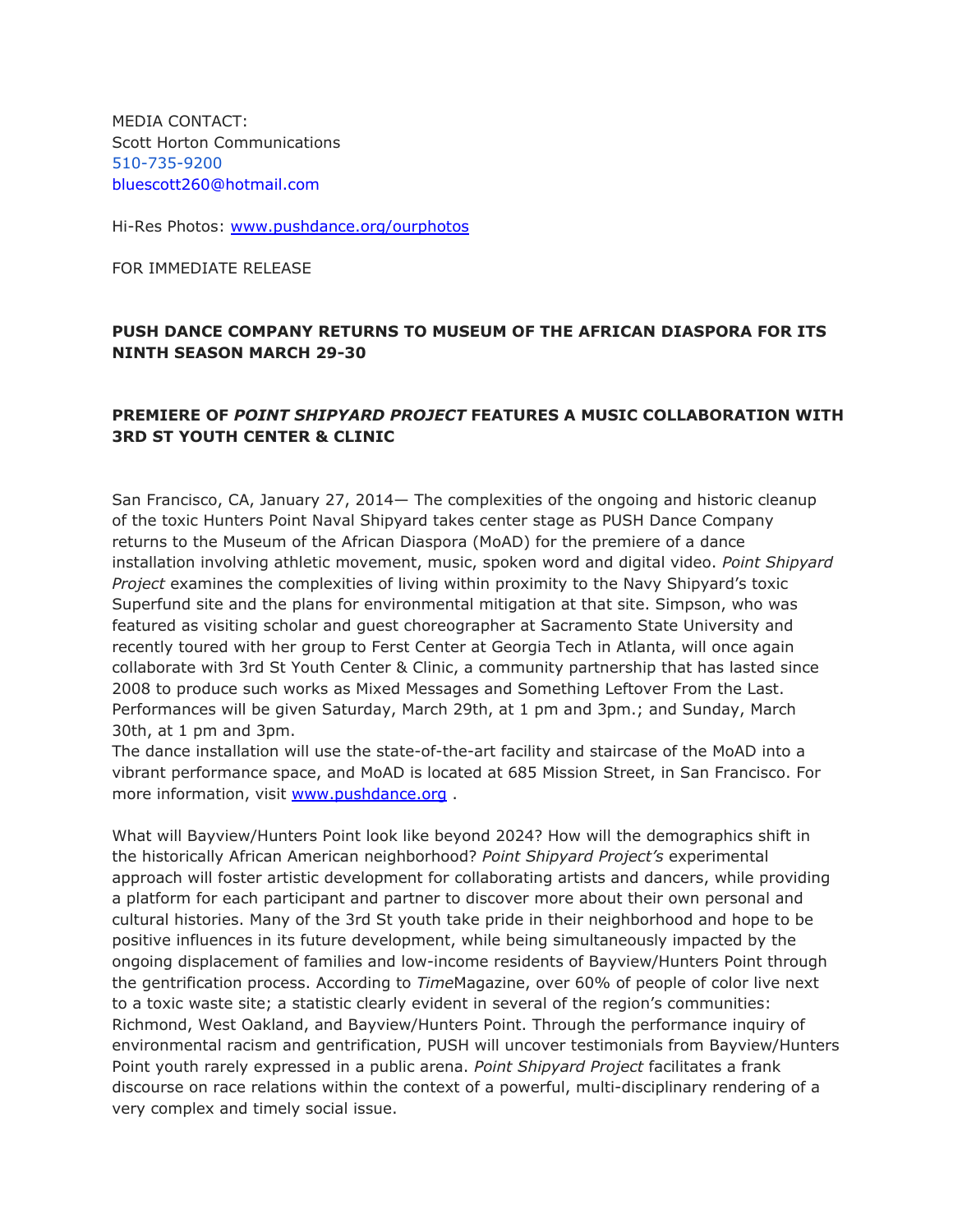Tickets for the 2014 PUSH Dance Company performances of *Point Shipyard Project* are priced \$25 general admission, \$20 advance, \$10 Senior\Student\MoAD Member and may be purchased a[thttp://push.eventbrite.com](http://www.google.com/url?q=http%3A%2F%2Fpush.eventbrite.com%2F&sa=D&sntz=1&usg=AFQjCNFEGbKRslY_dRhJONIv3edMDfqfYQ) or visit [www.pushdance.org](http://www.google.com/url?q=http%3A%2F%2Fwww.pushdance.org%2F&sa=D&sntz=1&usg=AFQjCNGmRRHrWr11cF2kRuievebohlFhmQ) for more information.

#### **About Raissa Simpson and PUSH Dance Company**

PUSH Dance Company (PUSH) under the direction of Raissa Simpson, melds music and media, deftly weaving inter-generational and inter-community voices to create a potent force that advances the idiom of dance. Articulating details that run through the whole body, Push builds vibrant cross-cultural works to gain a deeper understanding of the challenges attributed to mixed heritage by using non-traditional dance forms. Edgy, sleek, and sexy, each moment generates a fresh perspective from intermingling diverse dancers in raw situations- aptly described as emotional and kinetic. Showcasing rarely seen, discussed or presented topics in public settings, PUSH provides an opportunity to examine issues that surround and affect us all.

Raissa Simpson, award-winning choreographer and performer, founded Push Dance Company in 2005. Simpson is the recipient of ChoreoProject's Audience Award, Margaret Jenkins Dance Company's CHIME, the Regional Dance America Award, and multiple grants including CA\$H, The San Francisco Arts Commission, San Francisco Foundation, Kenneth Ranin Foundation, and The Zellerbach Family Foundation. Her company has toured extensively and has been featured in the Evolve Dance Festival, APAP, and the Black Choreographer's Festival as well as bi-coastal performances at the Washington Ensemble theater, ODC, and Joyce SoHo.

Simpson, who is African American and Filipina American, uses non-traditional dance forms to illuminate the complexities of mixed race heritage. After receiving her BFA from the conservatory of dance at State University of New York at Purchase, Simpson has had an extensive performance career in the San Francisco Bay Area dancing with Robert Moses' Kin and Joanna Haigood's Zaccho Dance Theatre, among others. Her daring approach to movement informs her innovative and multidisciplinary work with PUSH.

Seamlessly integrating multimedia with cutting-edge choreography, Simpson's pieces do not reside merely onstage—they are also site-specific installations in public spaces like museums and city centers. Her work is sweeping, vibrant, multi-layered, and socially relevant often involving multiple aspects such as video projection, live music, and aerial dance. Her extensive choreographic experience has led to work with Lucas Films and commercial music videos. Simpson is committed to diverse community partnerships and education; she has worked with Stanford University, 3rd St Youth Center and Clinic, and the San Francisco County Jail as a visiting artist. Her work is not restricted by conventional boundaries. She currently teaches her unique approach to movement in schools and dance studios across the United States.

###

#### **CALENDAR EDITOR PLEASE LIST: CONTEMPORARY DANCE/YOUTH/PERFORMANCE ART**